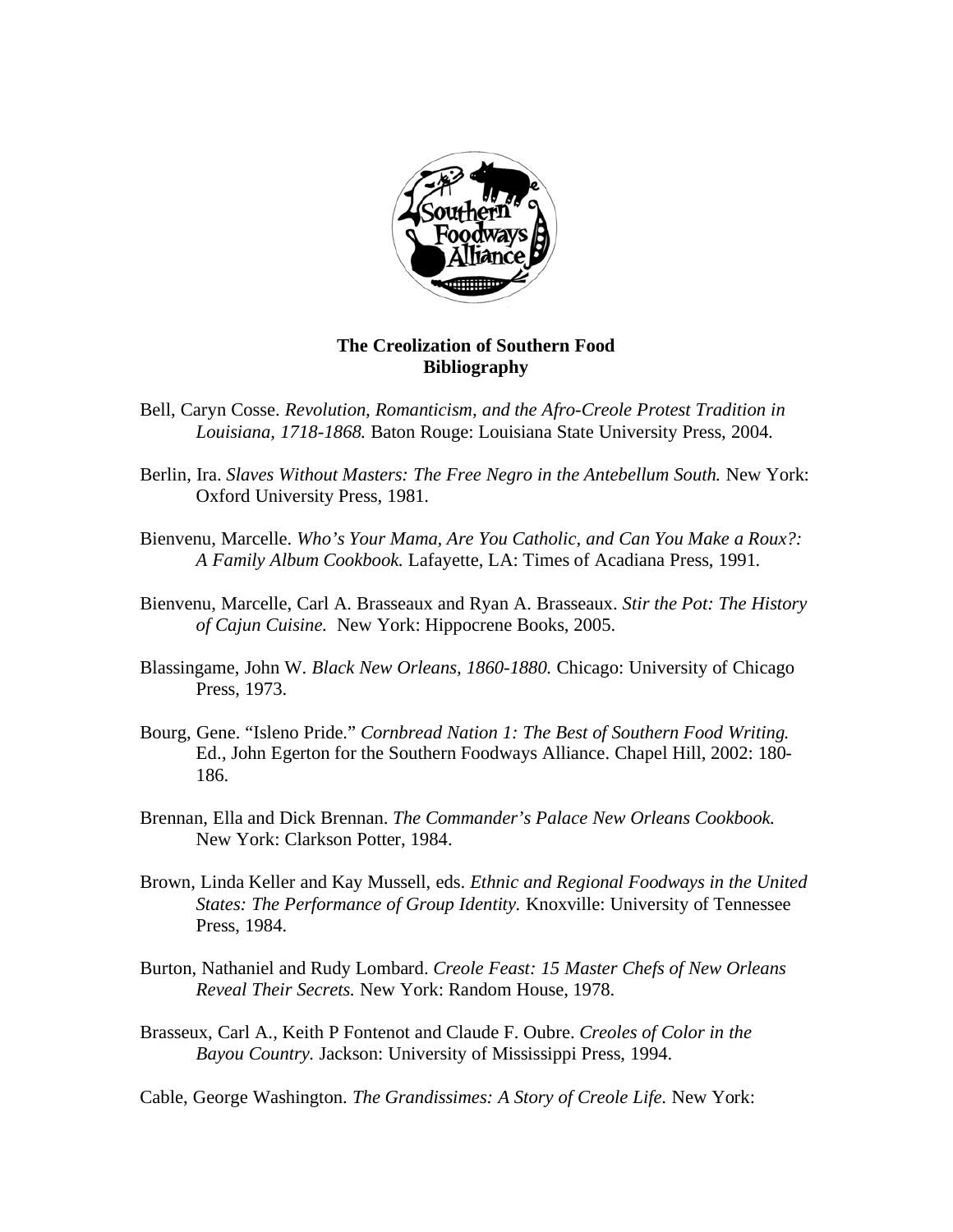Penguin Classics, (1899) 1988.

Carpenter, Barbara, ed. *Ethnic Heritage in Mississippi.* Jackson: University of Mississippi, 1992.

Chase, Leah. *And Still I Cook.* Gretna, LA: Pelican Publishing, 2003.

---------------. *The Dooky Chase Cookbook.* Gretna, LA: Pelican Publishing, 1990.

- Christian Women's Exchange of New Orleans, ed. *The Creole Cookery Book.* New Orleans: T.H. Thomason, 1885.
- Cussler, Margaret and Mary L. De Give. *Twixt the Cup and the Lip: Psychological and Socio-Cultural Factors Affecting Food Habits.* New York: Twayne, 1952.
- Daise, Ronald. *Reminiscences of Sea Island Heritage.* Orangeburg, SC: Sandlapper Publishing, 1986.
- Desdunes, Rodolphe Lucien. *Our People and Our History: Fifty Creole Portraits.* Ed. and translated by Dorthea Olga McCants. Baton Rouge: Louisiana State University Press, 2001.
- Dittemore, Margaret R. and Frederick J. Hay, eds. *Documenting Cultural Diversity in the Resurgent American South: Collectors, Collecting, and Collections.* Chicago: American Library Association, 1997.
- Dominguez, Virginia R. *White by Definition: Social Classification in Creole Louisiana.*  New Brunswick, NJ: Rutgers University Press, 1994.
- Egerton, John. *Southern Food: At Home, on the Road, in History.* New York: Alfred A. Knopf, 1987.
- Elie, Lolis Eric. "Leah Chase." *Cornbread Nation 1: The Best of Southern Food Writing.*  Ed., John Egerton for the Southern Foodways Alliance. Chapel Hill: University of North Carolina Press, 2002: 9-13.
- Evans, Amy. "From Barbecue to Baklava: The Delta's Culinary Crossroads." *Delta Magazine* (September/October 2006): 104-108*.*
- Ferris, Marcie Cohen. *Matzoh Ball Gumbo: Culinary Tales of the Jewish South.* Chapel Hill: University of North Carolina Press, 2005.
- Folse, John. *Encyclopedia of Cajun & Creole Culture.* Donaldsonville, LA: Chef John Folse & Company Publishing Company, 2004.

-------------. *The Evolution of Cajun & Creole Cuisine.* Donaldsonville, LA: Chef John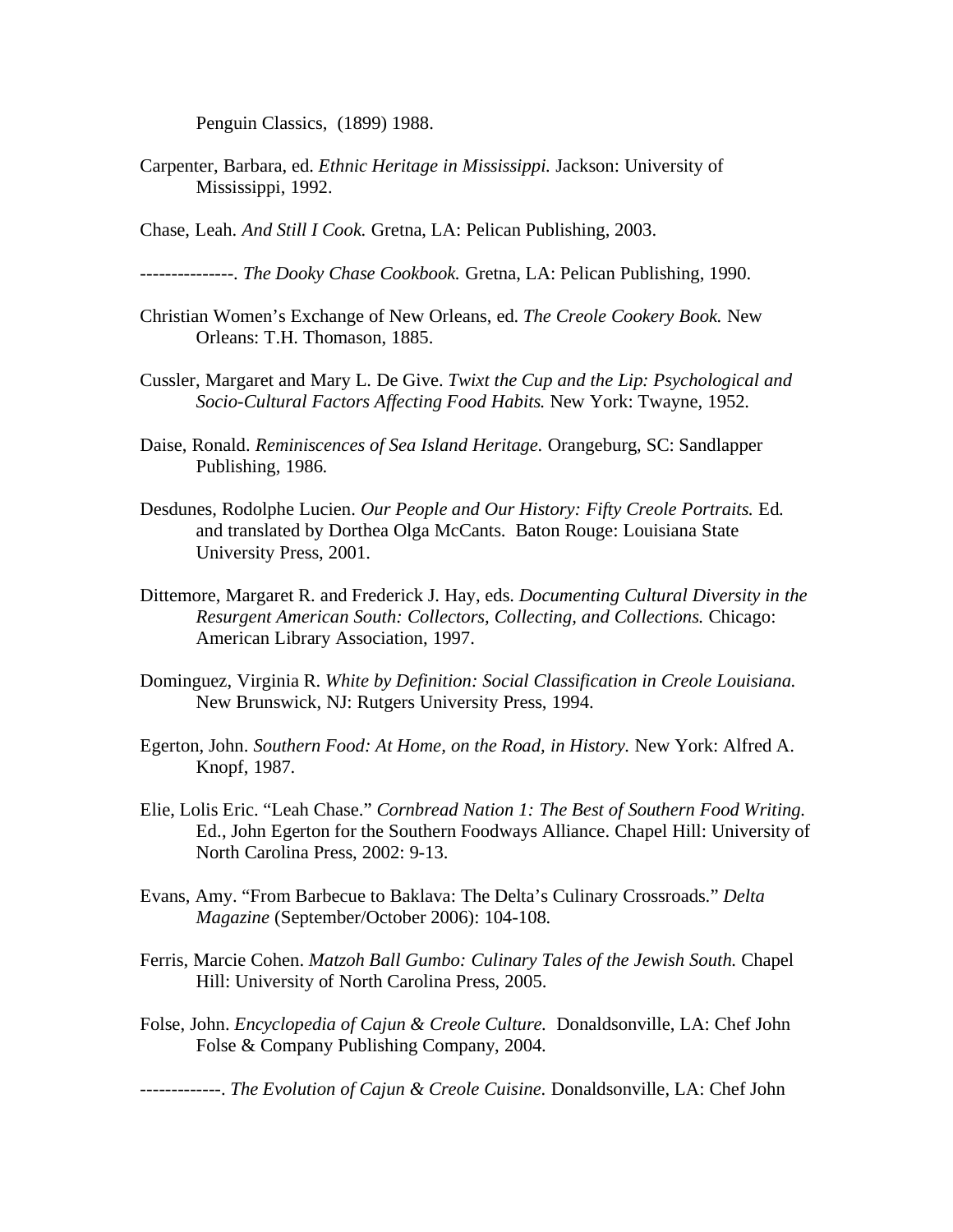Folse & Company Publishing Company, 1989.

- Fowler, Damon Lee. *Classical Southern Cooking: A Celebration of Cuisine of the Old South.* New York: Crown Publishing, 1995.
- Furst, Lilian R. and Peter Graham, eds. *Disorderly Eaters: Texts in Self-Empowerment.*  University Park, PA: Pennsylvania State University Press, 1992.
- Gaudet, Marcia and James C. McDonald, eds. *Mardi Gras, Gumbo, and Zydeco: Readings in Louisiana Culture.* Jackson: University of Mississippi Press, 2003.
- "Greeks in Birmingham." *Southern Foodways Alliance Oral History Initiative.* Accessed 11 December 2006. <*http://www.southernfoodways.com/oral\_history/greek/index.shtml>*
- Grosvenor, Vertamae. *Vibration Cooking or the Travels of a Geechee Girl.*  New York: Ballantine Books, 1986.
- Guste, Roy F., Jr. *The 100 Greatest New Orleans Creole Recipes.* Gretna, LA: Pelican Publishing, 1994.
- Guterl, Matthew Pratt. "After Slavery: Asian Labor, the American South and the Age of Emancipation." *Journal of World History* Vol 14 No 2 (June 2003): 209-241.
- Gutierrez, C. Paige. *Cajun Foodways.* Jackson: University of Mississippi Press, 1992.
- Harris, Jessica. *Iron Pots & Wooden Spoons: Africa's Gifts to New World Cooking.*  New York: Simon & Schuster, 1999.
- ---------------. *Beyond Gumbo: Creole Fusion Food from the Atlantic Rim.* New York: Simon & Schuster, 2003.
- Hall, Gewndolyn Midlo. *Africans in Colonial Louisiana: The Development of Afro-Creole Culture in Eighteenth Century.* Baton Rouge: Louisiana University Press, 1992.
- Hearn, Lafcadio. *La Cuisine Creole: A Collection of Culinary Recipes from Leading Chefs and Noted Creole Housewives Who Have Made New Orleans Famous for Its Cuisine.* New York: W.H. Coleman, 1885.
- Heywood, Linda. *Central Africans and Cultural Transformations in the American Diaspora.* Cambridge: Cambridge University Press, 2001.
- Hill, Carole and Patricia D. Beavers, eds. *Cultural Diversity in the U.S. South: Anthropological Contributions to a Region in Transition.* Athens: University of Georgia Press, 1998.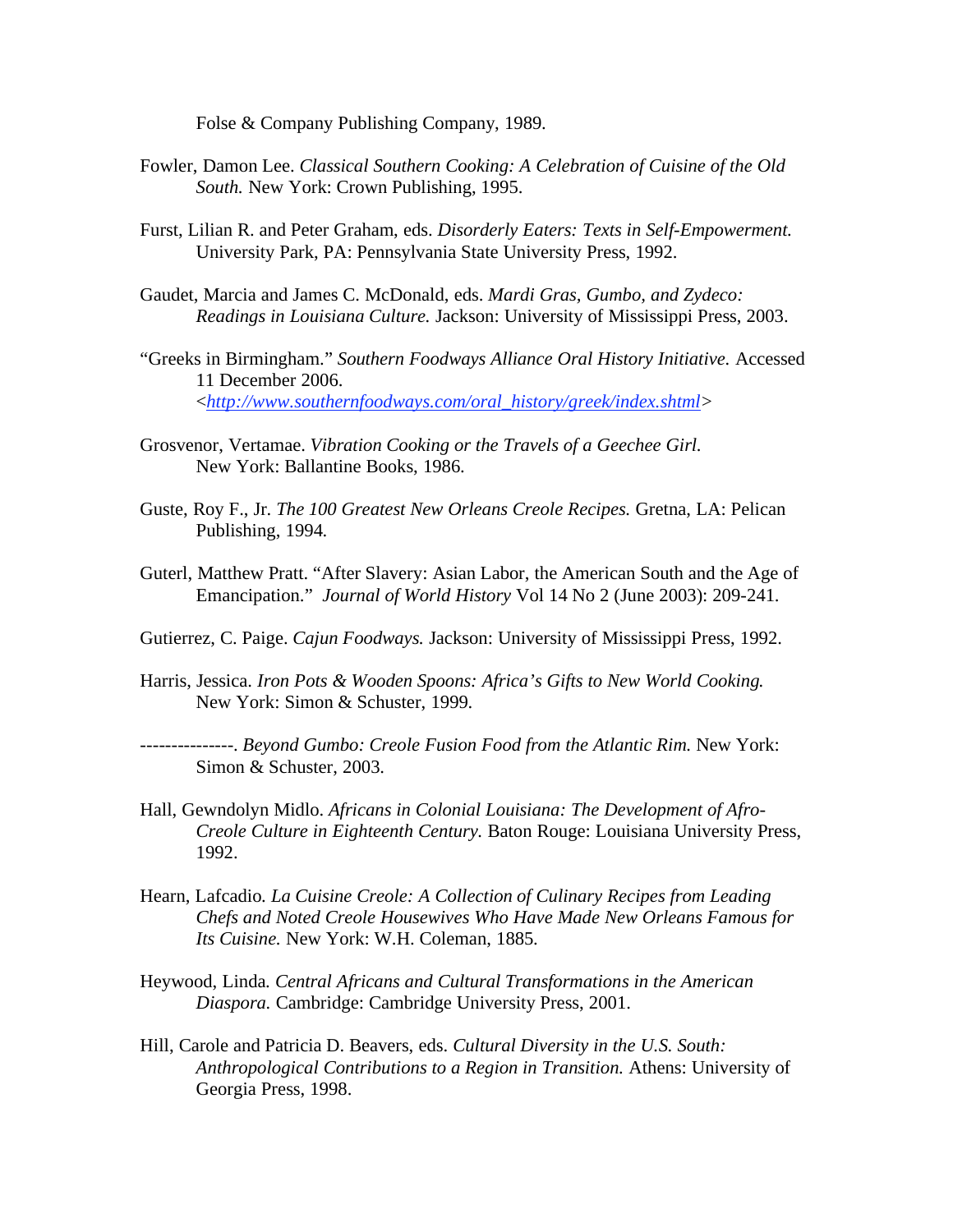- Hirsh, Arnold R. *Creole New Orleans: Race and Americanization.* Ed., Joseph Logsden. Baton Rouge: Louisiana State University Press, 1992.
- Hirsh, Arthur Henry. *The Huguenots of Colonial South Carolina.* Durham: Duke University Press, 1928.
- Holmes, Thomas J., Jr. *Bayou Cook Book.* Franklin, LA: Bayou Books, 1967.
- Hudson, Charles. "A Spanish-Coosa Alliance in Sixteenth-Century North Georgia." *Georgia Historical Quarterly,* LXXII (Winter 1988): 599-626.
- Joyner, Charles. *Shared Traditions: Southern History and Folk Culture.* Urbana: University of Illinois Press, 1999.
- Kein, Sybil, ed. *Creole: The History and Legacy of Louisiana's Free People of Color.*  Baton Rouge: Louisiana State University Press, 2000.
- Land, Mary. *Louisiana Cookery.* Jackson: University of Mississippi Press, 2005.
- Leslie, Austin A. and Marie Rudd Posey. *Austin Leslie's Creole-Soul: New Orleans Cooking with a Soulful Twist.* New Orleans: De Simonin Publications, 2000.
- Littlefield, Daniel C. *Rice and Slaves: Ethnicity and the Slave Trade in Colonial South Carolina.* Baton Rouge: Louisiana State University Press, 1981.
- Long, Alecia P. *The Great Southern Babylon: Sex, Race, and Respectability in New Orleans.* Baton Rouge: Louisiana State University Press, 2004.
- Lowe, John. "'Calypso Magnolia': The Caribbean Side of the South." *South Central Review* Vol 22 No 1(Spring 2005): 54-80.
- Lundy, Ronni. *Shuck Beans, Stack Cakes, and Honest Fried Chicken: The Heart and Soul of Southern Country Kitchens.* New York: Atlantic Monthly Press, 1991.
- Mills, Gary B. *The Forgotten People: Cane River's Creoles of Color*. Baton Rouge: Louisiana State University Press, 1977.
- "Mississippi Delta Hot Tamale Trail." *Southern Foodways Alliance Documentary Project.* Accessed 11 December 2006. <http://www.tamaletrail.com>
- Mitcham, Howard. *Creole Gumbo and All That Jazz: A New Orleans Seafood Cookbook.*  Gretna, LA: Pelican Publishing, 1978.
- Montgomery, Michael, ed. *The Crucible of Carolina: Essays in the Development of Gullah Language and Culture.* Athens: University of Georgia Press, 1994.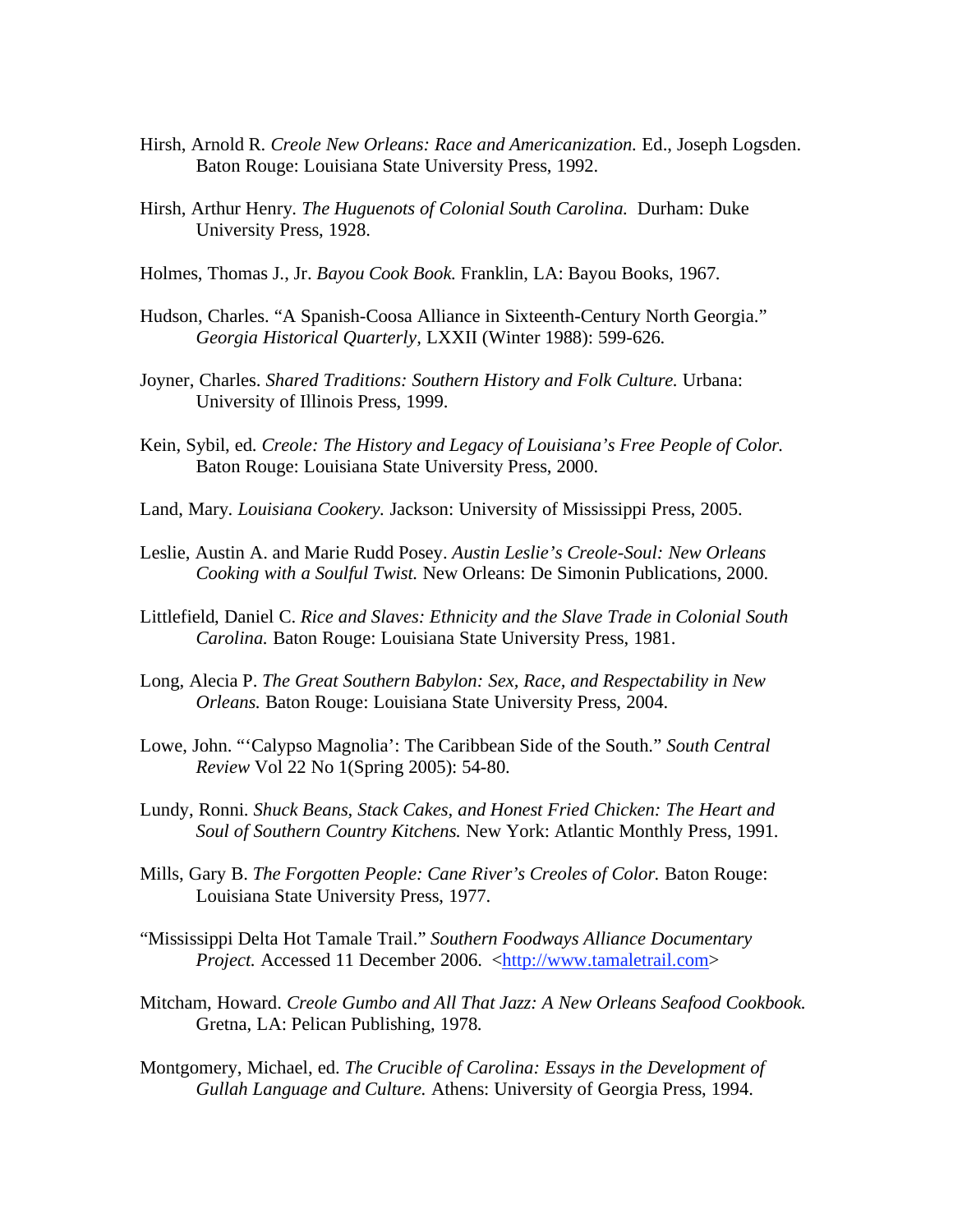- Mullin, Michael. *Africa in America: Slave Acculturation and Resistance in the American South and in the British Caribbean, 1736-1831.* Urbana: University of Illinois Press, 1995.
- "New Orleans Eats." *Southern Foodways Alliance Oral History Initiative.* Accessed 11 December 2006. *<http://www.southernfoodways.com/oral\_history/neworleans\_eats/index.shtml>*
- *The Picayune's Creole Cookbook.* Compiled by the Editors of the New Orleans *Picayune*. New Orleans: The Picayune Publishing Company, 1900. (numerous editions.)
- Perdue, Theda. "Columbus Meets Pocahontas in the American South." *Southern Cultures* 3.1 (Spring 1997).
- Powers, Bernard E., Jr. *Black Charlestonians: A Social History, 1822-1885.* Fayetteville, AR: University of Arkansas Press, 1994.
- Prudhomme, Paul. *Chef Paul Prudhomme's Louisiana Kitchen.* New York: William Morrow, 1984.
- Reed, Julia. "In Creole Kitchens, Chefs Mix Cultures and Stir Well." *New York Times* 20 February 2005. Accessed 7 December 2006. <http://travel2.nytimes.com/2005/02/20/travel/20tables.html?ex=1165640400&en>
- *River Road Recipes.* Compiled and published by The Junior League of Baton Rouge. Baton Rouge, 1959.
- Robinson, Sallie Ann. *Gullah Home Cooking the Daufuskie Way: Smokin' Joe Butter Beans, Ol' Fuskie Fried Crab Rice, Sticky-Bush Blackberry Dumpling, and Other Sea Island Favorites.* Chapel Hill: University of North Carolina Press, 2003.
- Rodrigue, Melvin and Jyl Benson. *Galatoire's Cookbook: Recipes and Family History from the Time-Honored New Orleans Restaurant.* New York: Clarkson Potter, 2005.
- Scarpaci, Jean. *Italian Immigrants in Louisiana's Sugar Plantations.* Salem, NH: Ayer Publishing Company, 1981.
- Schafer, David L. "'A Class of People Neither Freemen nor Slaves': From Spanish to American Race Relations in Florida, 1821-1861. *Journal of Social History* Vol 26 Issue 3 (Spring 1993): 587-600.

Soniat, Leon E., Jr. *La Bouche Creole.* Gretna, LA: Pelican Publishing, 1981.